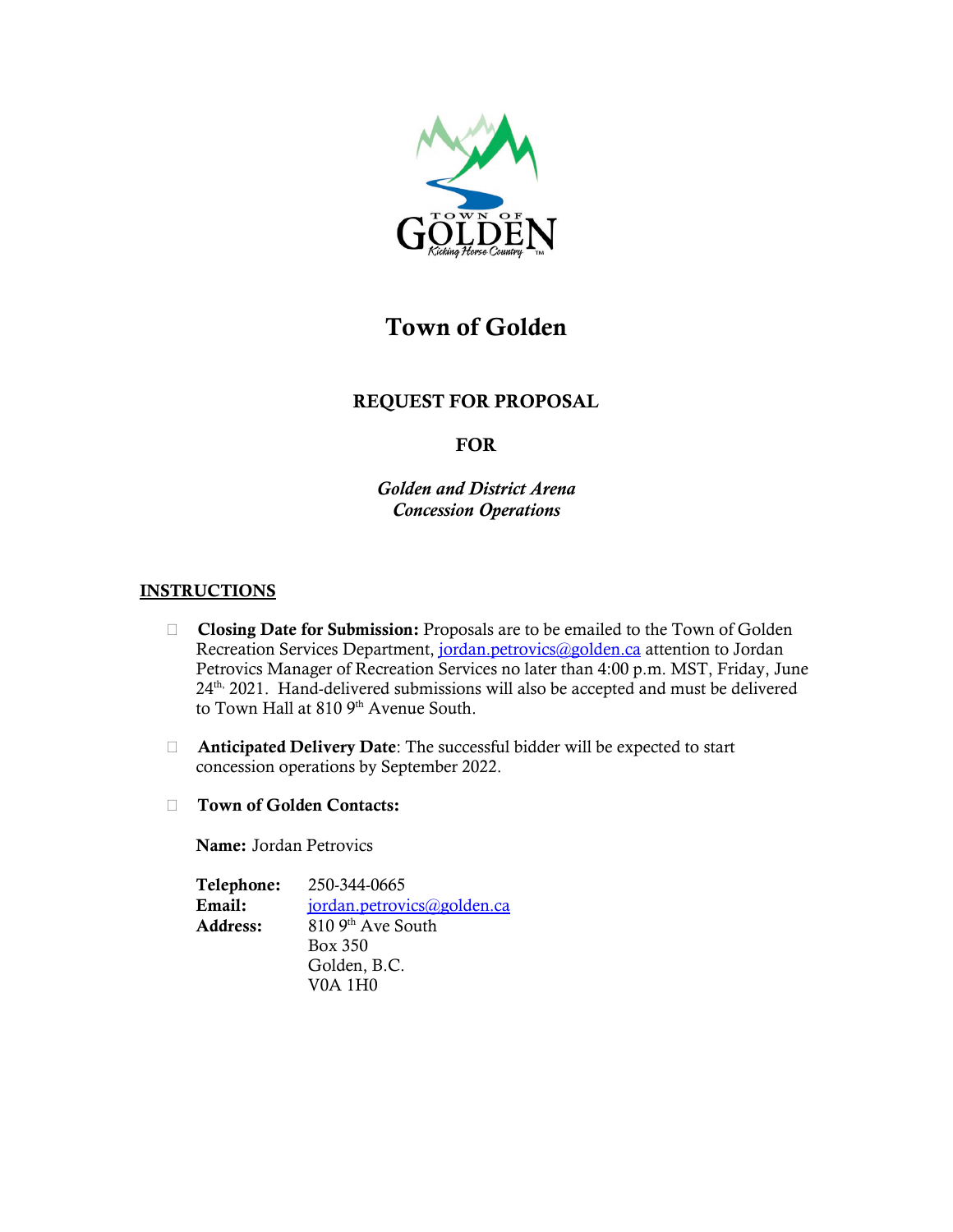#### 1. Background

The Town of Golden is seeking an operator for the concession located in the main lobby level of the Golden & District Recreation Centre.

The Golden & District Recreation Centre is owned by the Columbia Shuswap Regional District and operated under contract by the Town of Golden. Tax dollars from Area A and the Town of Golden support the operations of the facility.

The arena is presently home to three core non-for-profit sporting groups including, the Golden Rockets Jr B team, Golden Minor Hockey Association and the Golden Figure Skating Association. The arena also hosts numerous out-of-town hockey groups with regular tournament bookings from October 2022 to March 2023. Adult hockey and other public programs also occur weekly.

The ice rink operations run from late August until late March annually.

The arena is located at 1410 9th St South, Golden, B.C., within a city block of the Golden Secondary School and Alexander Park Elementary School and next door to the Golden Curling Club.

# 2. Purpose of the RFP

The purpose of the RFP is to solicit proposals from qualified food and beverage contractors and non for profit groups who can provide food and beverage services for the arena.

# 3. Proposal Requirements

Proposals for the concession operations shall include:

- A brief business plan outlining the type of food and beverage services, including a draft menu and price list.
- Proposed hours of operations for all Golden Rockets home games, tournaments and other events.
- Provide a valid Town of Golden Business License.
- Provide a valid Interior Health Operating Permit.
- Provide Food safe certifications.
- Proof of current WCB and \$5 million valued certificate of insurance that names the Town of Golden and Columbia Shuswap Regional District.
- Any additional concepts and ideas that add value for users and additional services that the facility could accommodate.
- Marketing concepts and ideas regarding food and beverage services that could be offered to existing arena users who are planning tournaments and events.

Applicants are also required to submit:

- Proposed monthly rental rate including the use of propane, electricity, water, sewer and exclusive use of the space.
	- o Based on the current annual facility operations (late August late March).